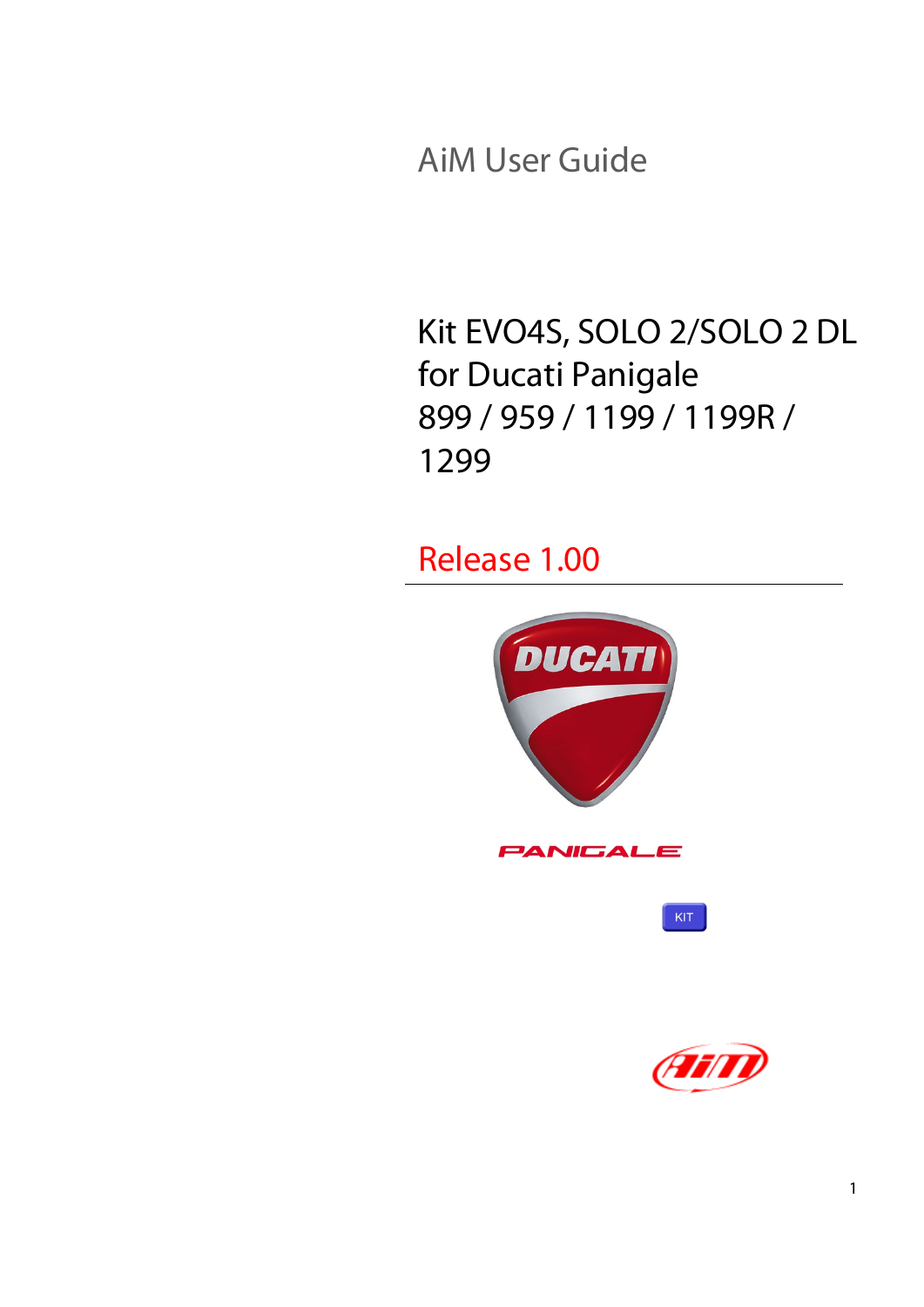

# 1 Models and years

This manual explains how to connect EVO4S/SOLO 2 DL to the bike engine control unit (ECU) and how to install AiM SOLO 2/SOLO 2 DL on the bike steering plate.

Compatible models are:

| • 899 Panigale   | 2013-2015   |
|------------------|-------------|
| • 959 Panigale   | from $2016$ |
| • 1199 Panigale  | 2012-2014   |
| • 1199R Panigale | 2015-2017   |
| • 1299 Panigale  | 2015-2019   |
|                  |             |

**Warning**: for these models/years AiM recommends not to remove the stock dash. Doing so will disable some of the bike functions or safety controls. AiM Tech srl will not be held responsible for any consequences that may result from the replacement of the original instrumentation cluster.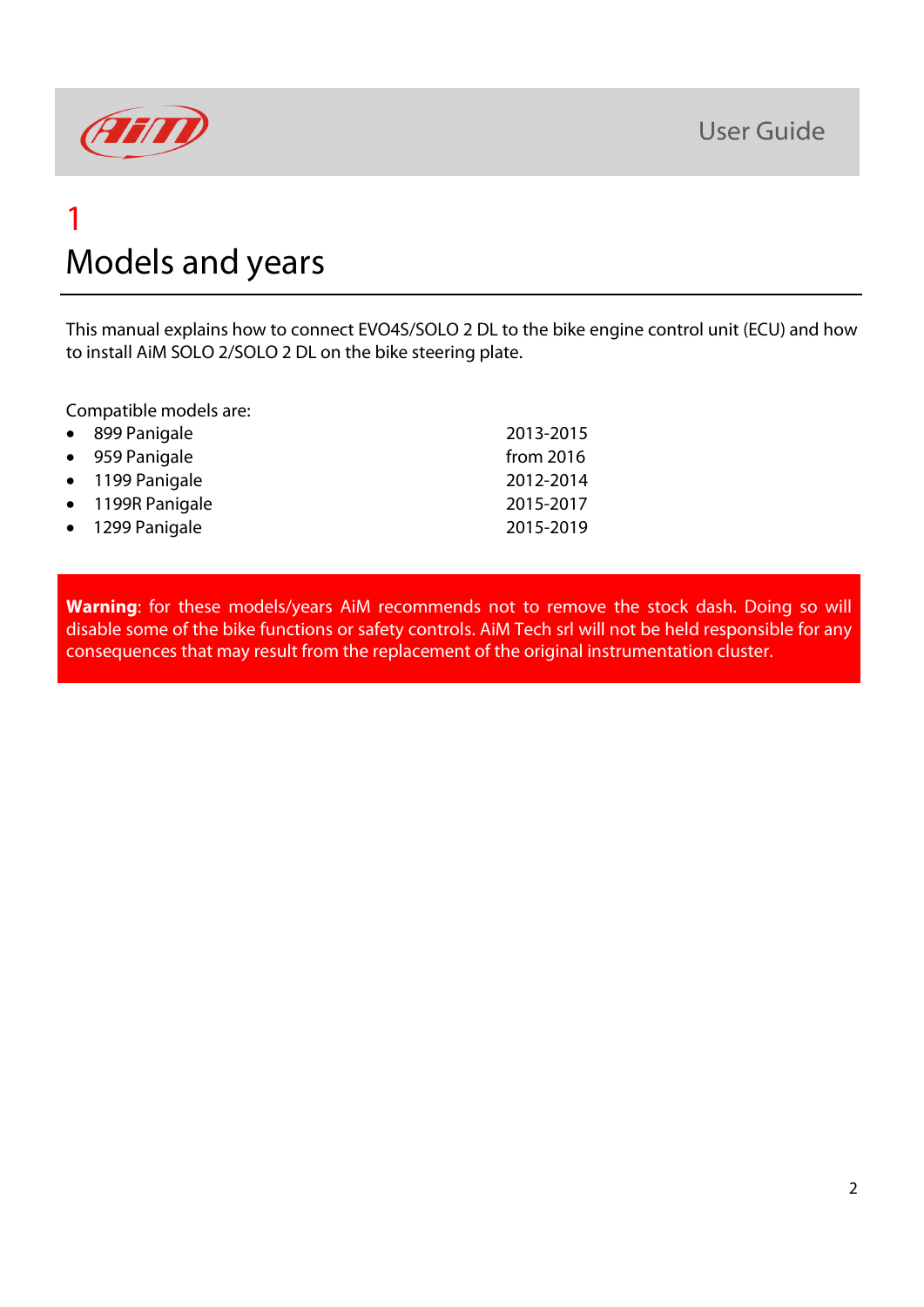



# 2 Kit contents and part numbers

AiM developed a specific installation bracket for SOLO 2/SOLO 2 DL and a connection cable to the ECU for EVO4S/SOLO 2 DL.

# 2.1 Bracket for SOLO 2/SOLO 2 DL

Part number for **SOLO 2/SOLO 2 DL** installation bracket for **Ducati Panigale** – shown below – is: **X46KSTSDP.**



Installation kit contains:

1 bracket (**1**)

- 2 allen screws with flat head M4x10mm (**2**)
- 1 washer (**3**)
- 1 rubber dowel (**4**)
- 1 allen screw with rounded head M8x45mm (**5**)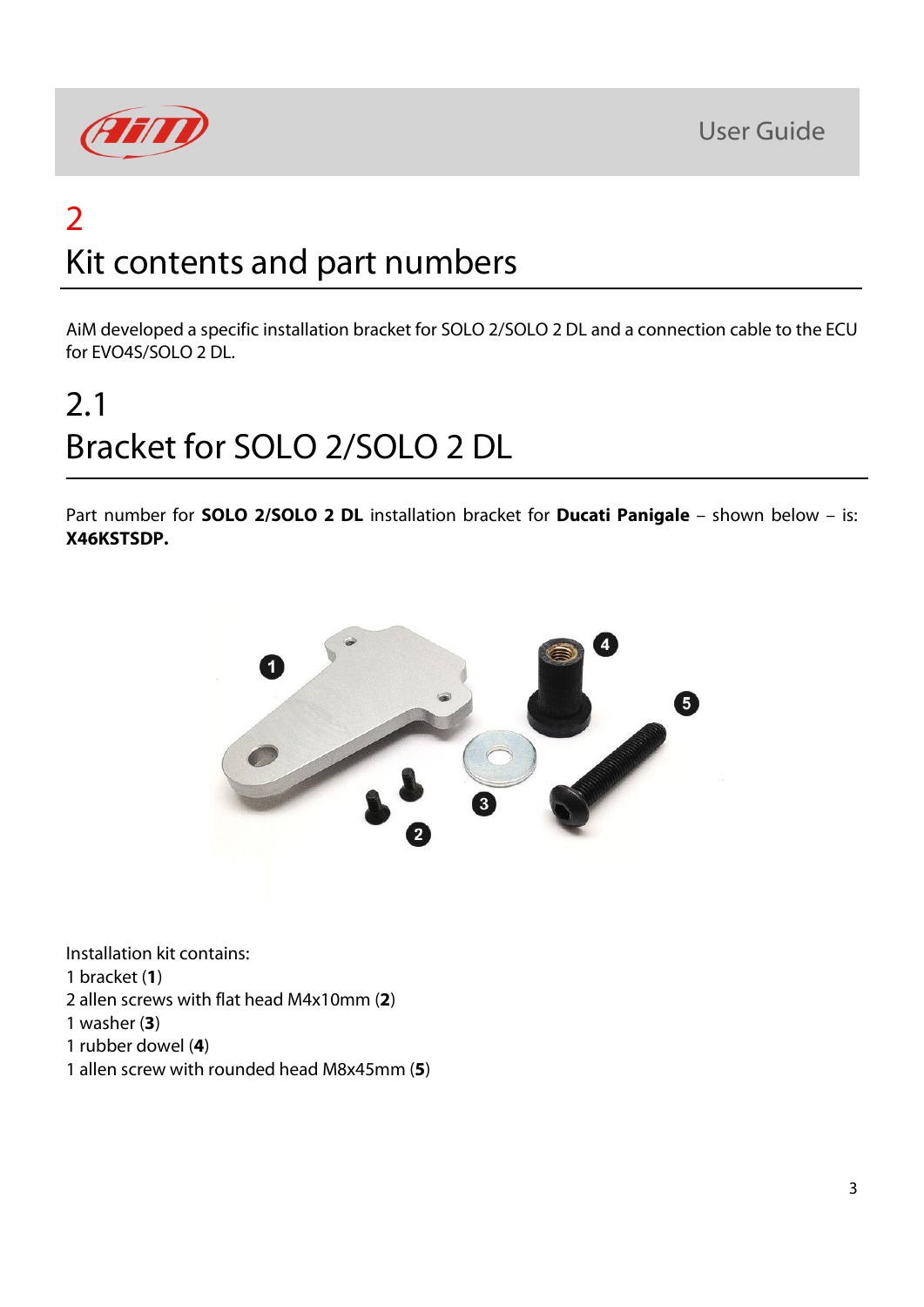

# 2.2 AiM cable for EVO4S/SOLO 2 DL

Part number for **EVO4S/SOLO 2 DL** connection cable for **Ducati Panigale**– shown below – is: **V02569170**.



Following image shows the cable constructive scheme.



Connection cable for SOLO 2 DL and installation bracket for Ducati Panigale can be bought together. Part number: **V0256917CSP.**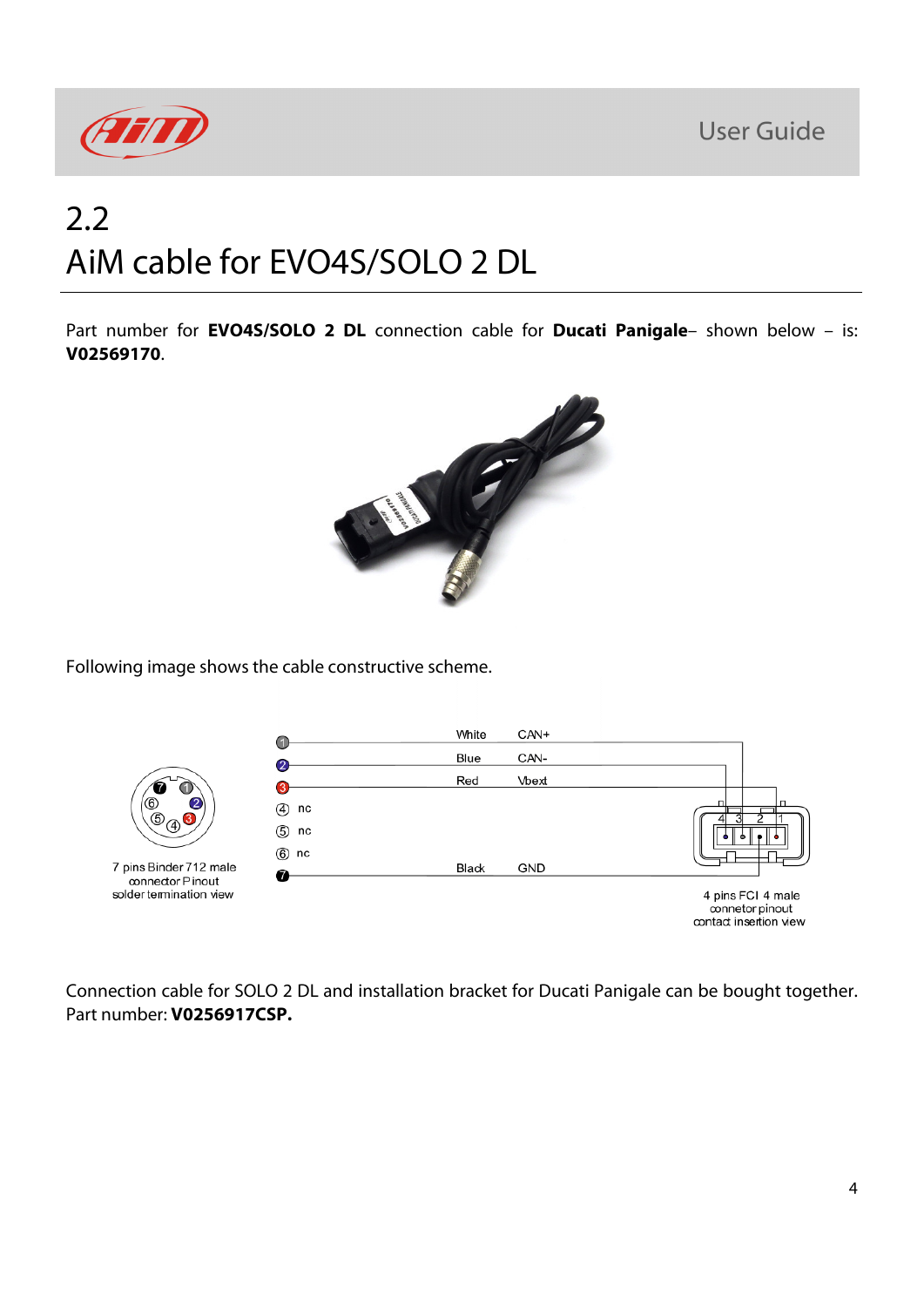

# 3 EVO4S/SOLO 2 DL connection

To connect EVO4S/SOLO 2 DL to the Ducati Panigale bikes ECU use the DDA connector placed under the bike tail and shown here below:

Open the bike tail and remove the cap from the DDA connector (shown on the right), then plug the specific AiM cable.

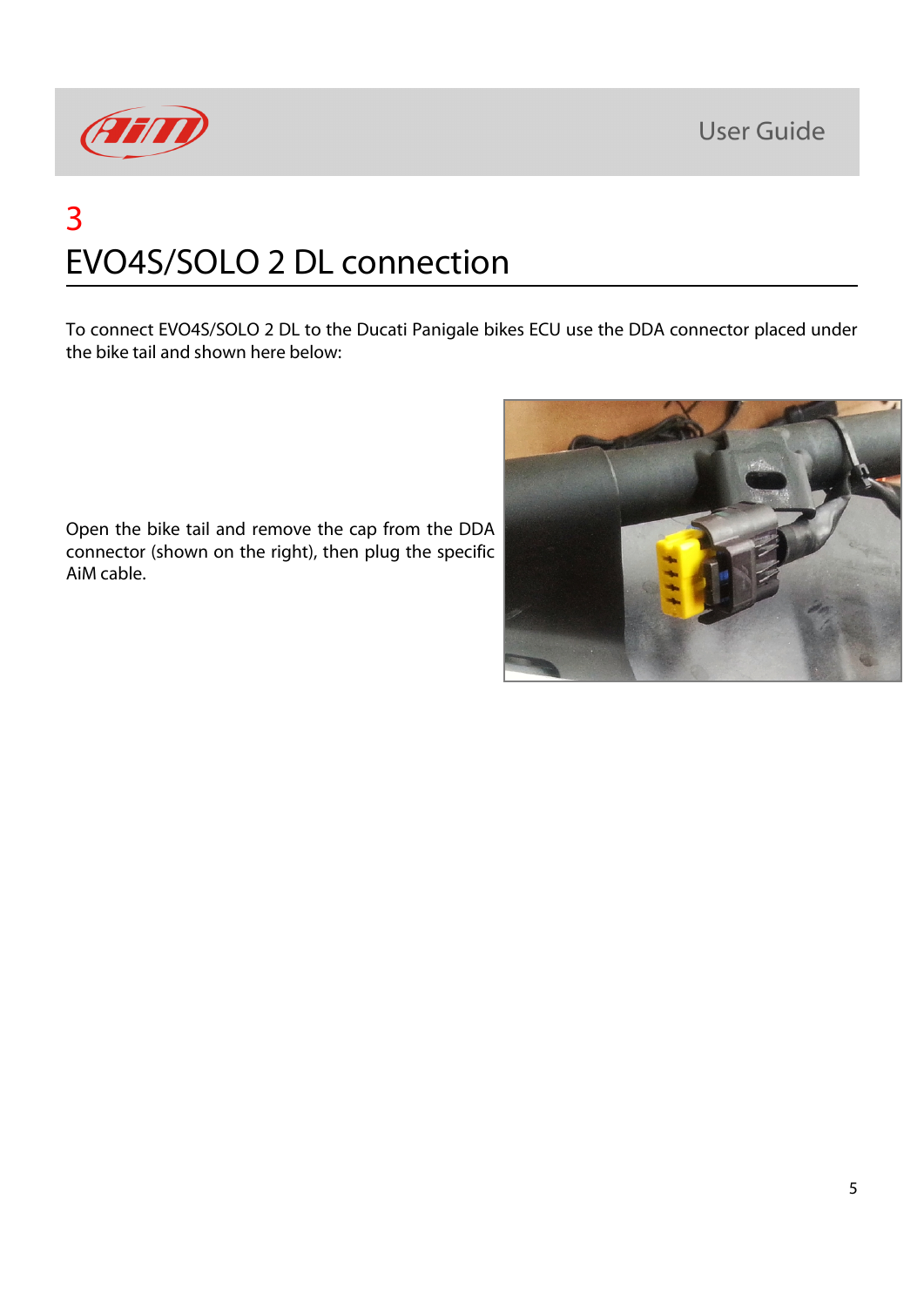



## 4 Configuration with Race Studio 3

Before connecting EVO4S/SOLO 2 DL to the bike ECU, set all functions using the AiM software Race Studio 3. The parameters to set in the AiM device configuration section are ("ECU Stream" tab):

- ECU Manufacturer: "Ducati"
- ECU Model:
	- o "Panigale" for Ducati 899 Panigale and 1199 Panigale
	- o "1299" for Ducati 959, 1199R Panigale and 1299 Panigale

After this first selection, enable/disable the 120Ohm resistor and the "Silent" mode on CAN Bus as follows:

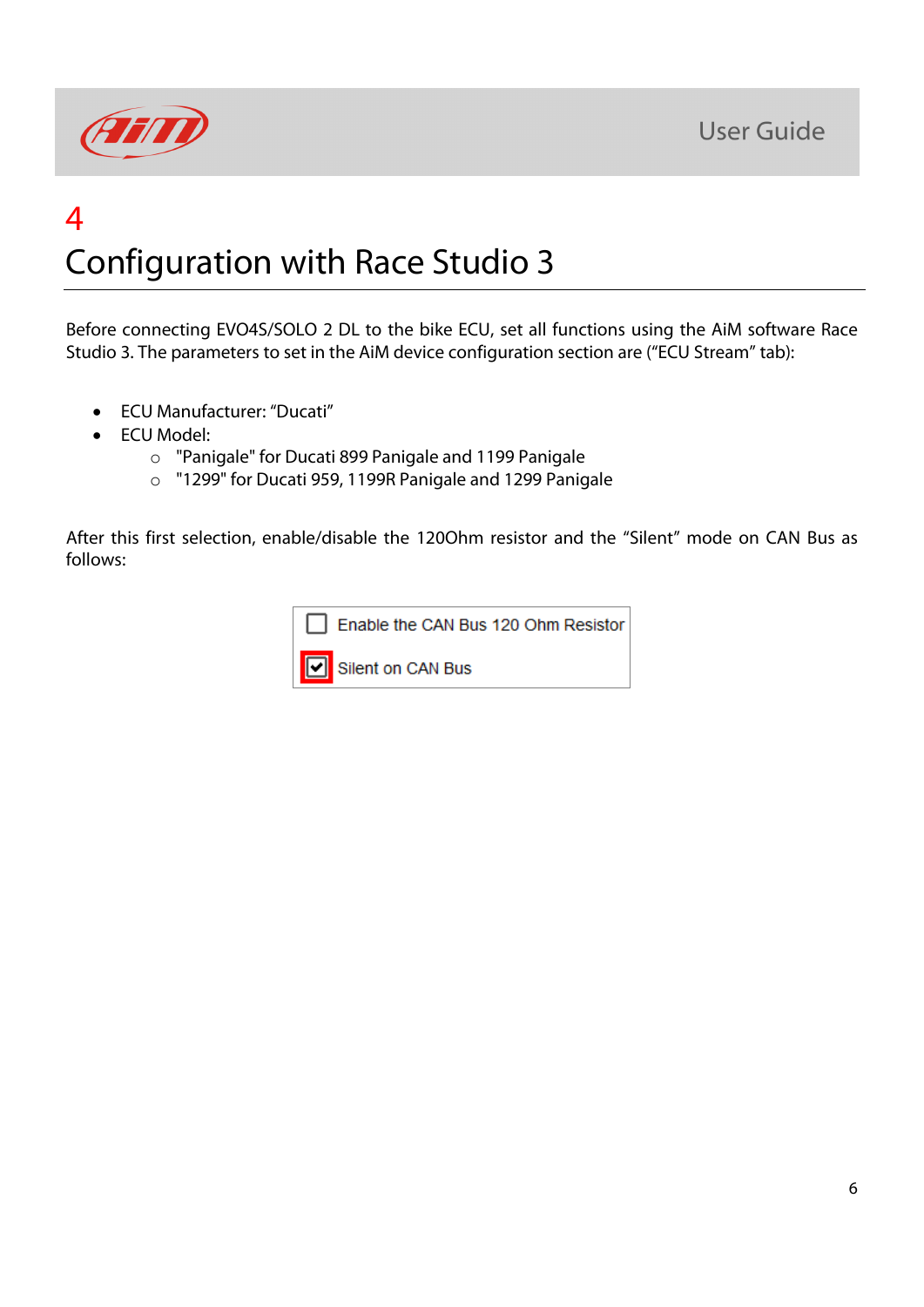

# 5 Ducati protocols

Available channels change according to the selected protocol.

# 5.1 "Ducati - Panigale" protocol

Received channels by EVO4S/SOLO 2 DL configured with "Ducati – Panigale" protocol are:

#### **CHANNEL NAME FUNCTION**

| ECU DTC RDC           | <b>Ducati Traction Control intervention</b>   |
|-----------------------|-----------------------------------------------|
| <b>ECU DTC PERC</b>   | Ducati Traction Control percentage correction |
| <b>ECU SPD REAR</b>   | Rear wheel speed                              |
| <b>ECU SPD FRONT</b>  | Front wheel speed                             |
| <b>ECU DTC LEV</b>    | <b>Ducati Traction Control level</b>          |
| <b>ECU GEAR</b>       | Engaged gear                                  |
| <b>ECU NEUTRAL SW</b> | Neutral switch                                |
| <b>ECU BRAKE SW</b>   | <b>Brake switch</b>                           |
| <b>ECU TURN RIGHT</b> | Right turn                                    |
| <b>ECU TURN LEFT</b>  | Left turn                                     |
| <b>ECU SW ENG MAP</b> | ECU map selector                              |
| <b>ECU SW BEAM</b>    | Beam switch                                   |
| <b>ECU BRK FRONT</b>  | Front brake pressure                          |
| <b>ECU BRK REAR</b>   | Rear brake pressure                           |
| <b>ECU RPM</b>        | <b>RPM</b>                                    |
| <b>ECU TPS1 ENG</b>   | Throttle position cylinder 1                  |
| <b>ECU TPS2 ENG</b>   | Throttle position cylinder 2                  |
| <b>ECU CLUTCH SW</b>  | Clutch switch                                 |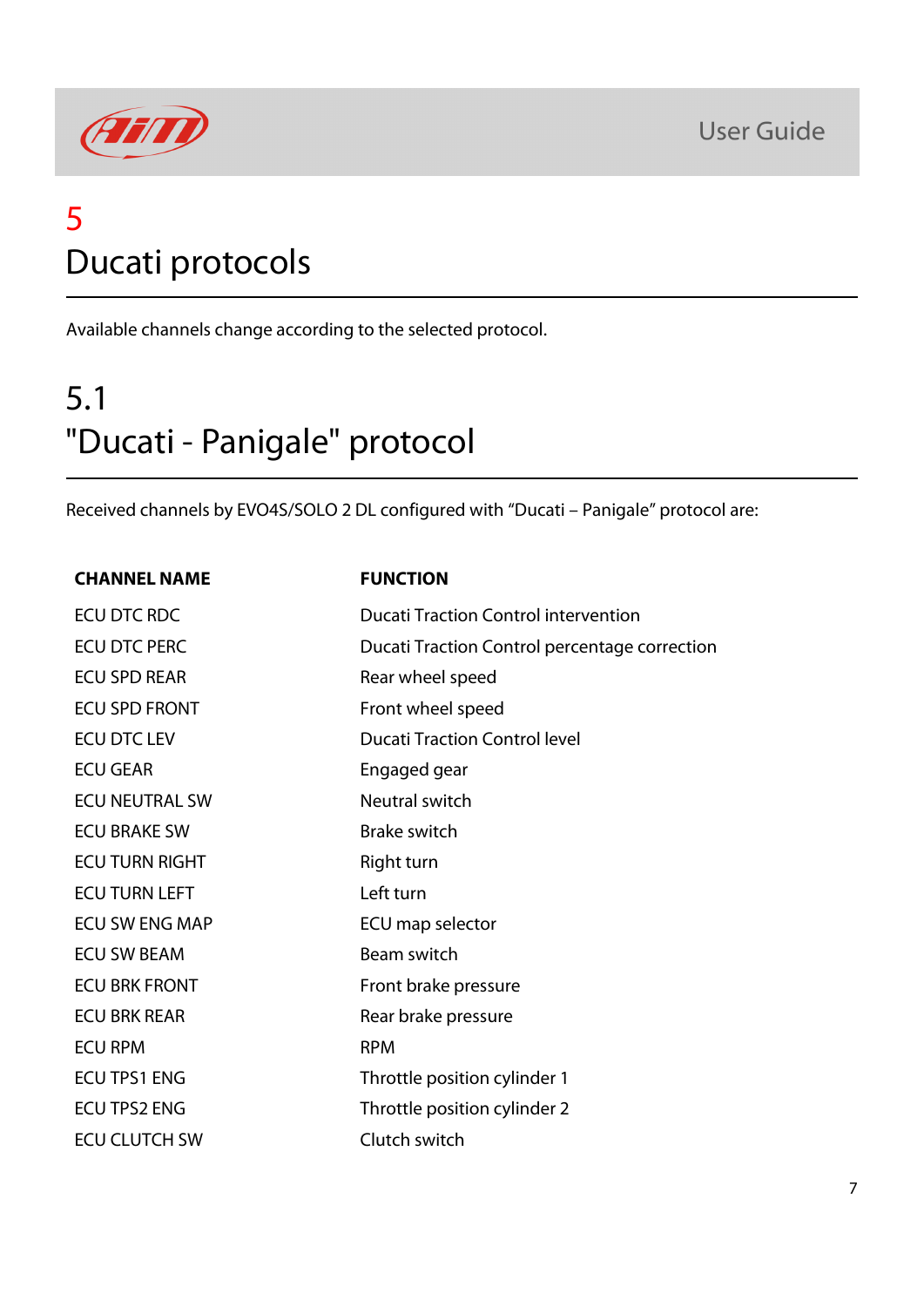

| <b>ECU TPS HAND</b>     | Handle throttle position                                  |
|-------------------------|-----------------------------------------------------------|
| <b>ECU WATER T</b>      | Water temperature                                         |
| <b>ECU INT AIR TEMP</b> | Intake air temperature                                    |
| <b>ECU BATTERY</b>      | Battery voltage                                           |
| <b>ECU OILP SW</b>      | Oil pressure switch                                       |
| <b>ECU BARO</b>         | <b>Barometric pressure</b>                                |
| ECU MAP SELECT          | Engine map selection                                      |
| <b>ECU AFR HOR</b>      | Horizontal cylinder Lambda value (Ducati Corse kit)       |
| <b>ECU LAMB TEMP H</b>  | Horizontal cylinder Lambda temperature (Ducati Corse kit) |
| <b>ECU DIAG H</b>       | Horizontal cylinder Lambda diagnosis (Ducati Corse kit)   |
| <b>ECU AFR VER</b>      | Vertical cylinder Lambda value (Ducati Corse kit)         |
| ECU LAMB TEMP V         | Vertical cylinder Lambda temperature (Ducati Corse kit)   |
| <b>ECU DIAG V</b>       | Vertical cylinder Lambda diagnosis (Ducati Corse kit)     |

**Technical note**: not all data channels outlined in the ECU template are validated for each manufacturer model or variant; some of the outlined channels are model and year specific, and therefore may not be applicable.

# 5.2 "Ducati - 1299" protocol

Received channels by EVO4S/SOLO 2 DL configured with "Ducati – 1299" protocol are:

| <b>CHANNEL NAME</b>  | <b>FUNCTION</b>             |
|----------------------|-----------------------------|
| <b>ECU SPD REAR</b>  | Rear wheel speed            |
| <b>ECU SPD FRONT</b> | Front wheel speed           |
| <b>ECU SW MAP</b>    | Engine map selection switch |
| ECU BRK P F          | Front brake pressure        |
| ECU SPD FRONT 01     | Front wheel speed 01        |
| <b>ECU RPM</b>       | <b>RPM</b>                  |
| <b>ECU GEAR</b>      | Gear                        |
| <b>ECU TPS TARG</b>  | Throttle position target    |
|                      |                             |